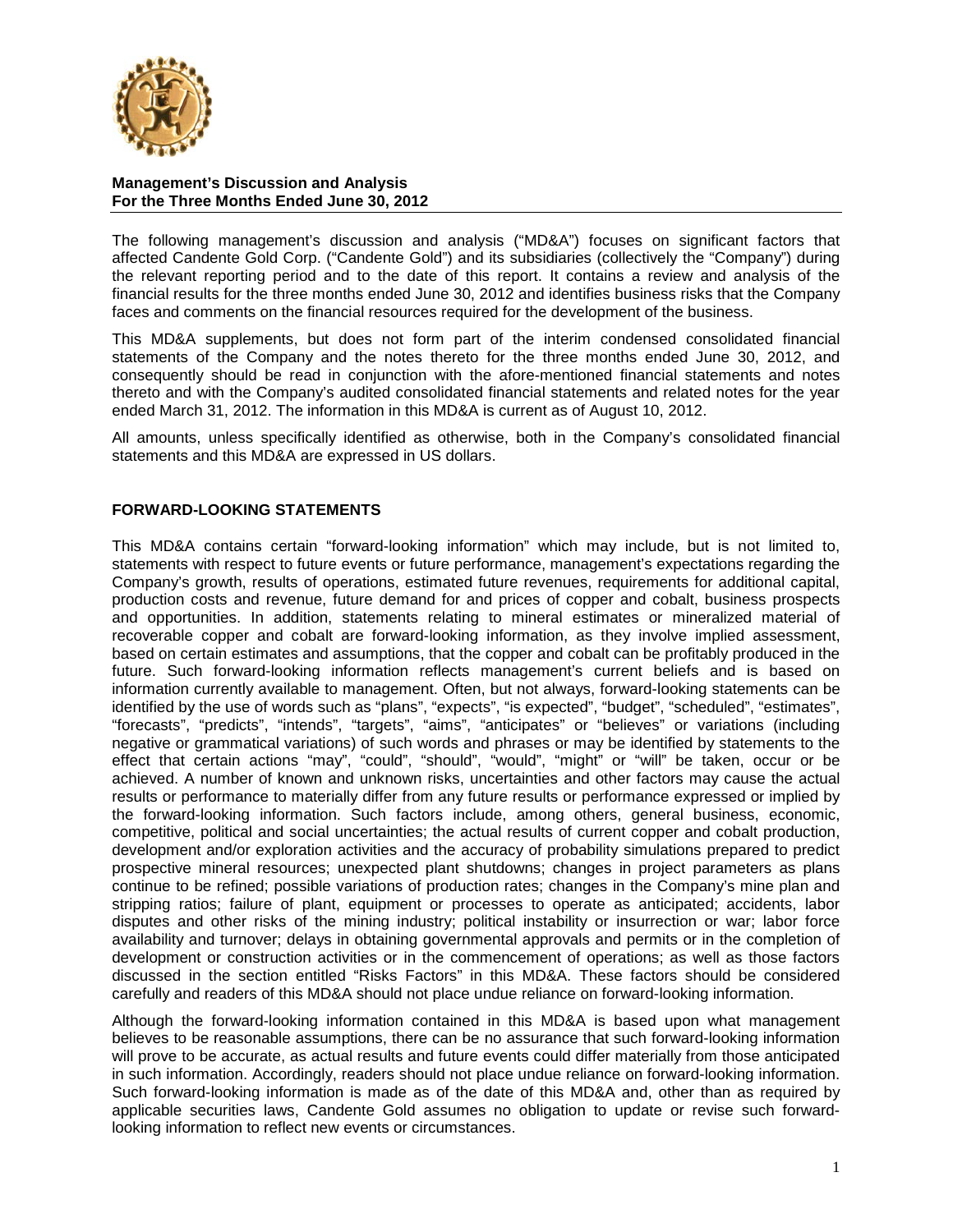

#### **USE OF NON-GAAP MEASURES**

In this document, we refer to terms that do not have any standardized meaning prescribed by International Financial Reporting Standards ("IFRS"). Our usage of these terms may vary from the usage adapted by other companies and they cannot be reconciled to comparable terms in the issuer's condensed interim June 30, 2012 financial statements for the period ended June 30, 2012. The Company has used Non-GAAP measures in the following sections of this MD&A: Consolidated Operating Highlights for the Three Months Ended, Consolidated Financial Highlights for the Three Months Ended and Outlook Sections. Management uses these Non-GAAP measures to assess the Company's performance during the fiscal period.

In this document and in the Company's interim condensed consolidated financial statements, unless otherwise noted, all financial data is prepared in accordance with IFRS.

### **BUSINESS OVERVIEW AND STRATEGY**

The Company is principally engaged in the exploration and development of mineral properties in Mexico and Peru. The Company is in the exploration stage as its properties have not yet reached commercial production and none of its properties is beyond the preliminary exploration stage. All work presently planned by the Company is directed at defining mineralization and increasing understanding of the characteristics of, and economics of, that mineralization. The Company's principal asset is the El Oro gold-silver property located in the states of Mexico and Michoacan, Mexico (the "El Oro Property" or the "Property"). As of the date of this MD&A the Company holds a 70% interest in the El Oro Property and plans to continue with a high-level exploration program during fiscal 2013. This includes: 3D modeling of all underground workings, drill holes and surface pits; grade for Au g/t, Ag g/t, Hg ppb and any other metals proven to be useful; a fluid inclusion study coupled with the characterization of known and unique vein segments via "a vein intercept study" and ore shoot targeting for future drilling.

#### **PROJECTS SUMMARY**

#### *Mexico*

#### **El Oro Property**

The El Oro Property is located approximately 120 km west-northwest of Mexico City in the states of Mexico and Michoacán. The Company currently holds a 70% working interest in the Property and 50% of the right, title and interest in the existing concession. The Property is location in one of the most Significant High-Grade Gold-Silver Districts in Mexico. Historic exploration & development has only been conducted in 2 of the over 50 known veins and the historic production to date has been over 8 million ounces of gold equivalent. Over the last two years the Company has completed a comprehensive exploration program that resulted in the discovery of additional gold and silver mineralization well below the historical workings of the San Rafael Vein on the El Oro gold project, Mexico and that the San Rafael Vein extends over a minimum strike length of 3.5 kilometers.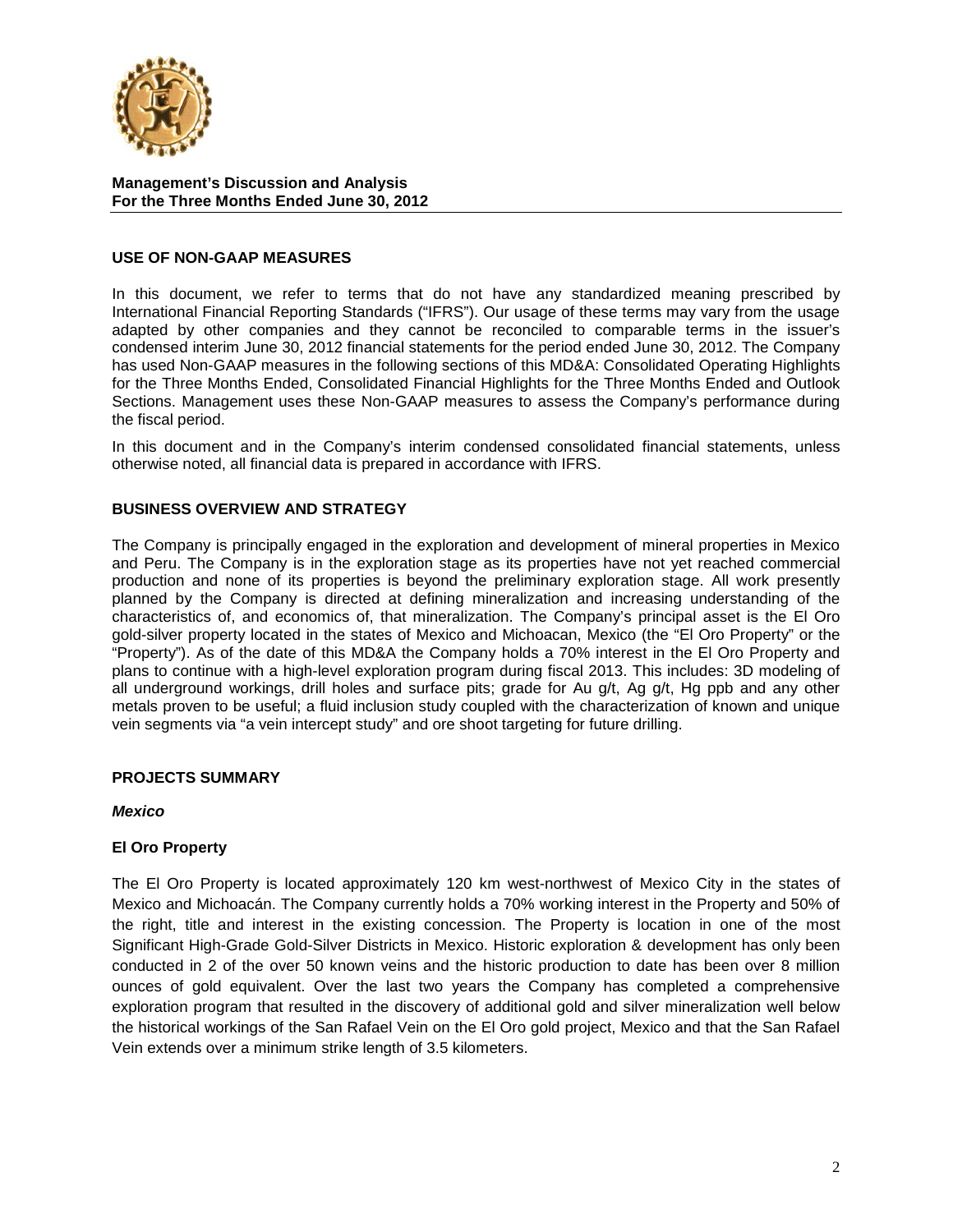

### *Peru*

### **Lunahuana**

The Lunahuana property, formerly known as the Columbia property, covers 5,387 hectares and is located in central Peru. The Company's current operations consist of an exploratory search for mineable deposits of minerals. The property does not contain any mineral resources or mineral reserves.

## **Tres Marias**

Tres Marias/San Francisco is a 8,800 hectare property hosting anomalous gold and silver in a combination of low sulphidation veins and high sulphidation alteration in an epithermal system located in the Puno District of southern Peru. The Company's current operations consist of an exploratory search for mineable deposits of minerals. Original interest stemmed from historical work and exploration reconnaissance.

### **CONSOLIDATED OPERATING HIGHLIGHTS**

|                                   | For the Three Months ended June 30, |         |            |             |
|-----------------------------------|-------------------------------------|---------|------------|-------------|
| <b>Operating Highlights</b>       |                                     |         |            |             |
|                                   | 2012                                | 2011    | Change     | %<br>Change |
| Assays                            | 3,357                               | 21.708  | (18, 351)  | (84.53%)    |
| Administration                    | 80.178                              | 135,346 | (55, 168)  | (40.76%)    |
| Camp, field supplies and travel   | 30.242                              | 54.729  | (24, 487)  | $(44.74\%)$ |
| Drilling                          | 38,508                              | 550,252 | (511, 744) | $(93.00\%)$ |
| Equipment, maintenance and rental | 17,310                              | 39,746  | (22, 436)  | (56.45%)    |
| Field, support and personnel      | 61.144                              | 161.466 | (100, 322) | (62.13%)    |
| <b>Community Relations</b>        | 51.912                              |         | 51.912     |             |
| Geological and geophysical        | 177.941                             | 148.724 | 29,217     | 19.65%      |

#### **Three Months Ended June 30, 2012 versus 2011**

During the first quarter of 2013 the Company completed its 2010 to 2011 exploration program at the El Oro Property that consisted of a sampling program for the Jesus Del Monte Vein, under-ground sampling for the Del Salto Vein, rehabilitation for the Veta Verde and Dos Estrella's Adits and surface drilling campaigns at Buen Despacho, Zona Oriente and San Rafael. The Company also carried out preliminary exploratory work on its Lunahuana property. Expenditures related to these activities are included in the table above.

Below is a comparison of the exploration costs incurred above for the three months ended June 30, 2012 with the same period ended June 30, 2011;

- Decrease in administration costs of \$55,168, which is a result of a decrease in overhead and administration expenses associated with the Company's El Oro project.
- A \$24,487, \$511,744 and \$100,322 decrease in Camp, Field Supplies and Travel, Drilling and Field, Support and Personnel respectively, that is the result of demobilization costs associated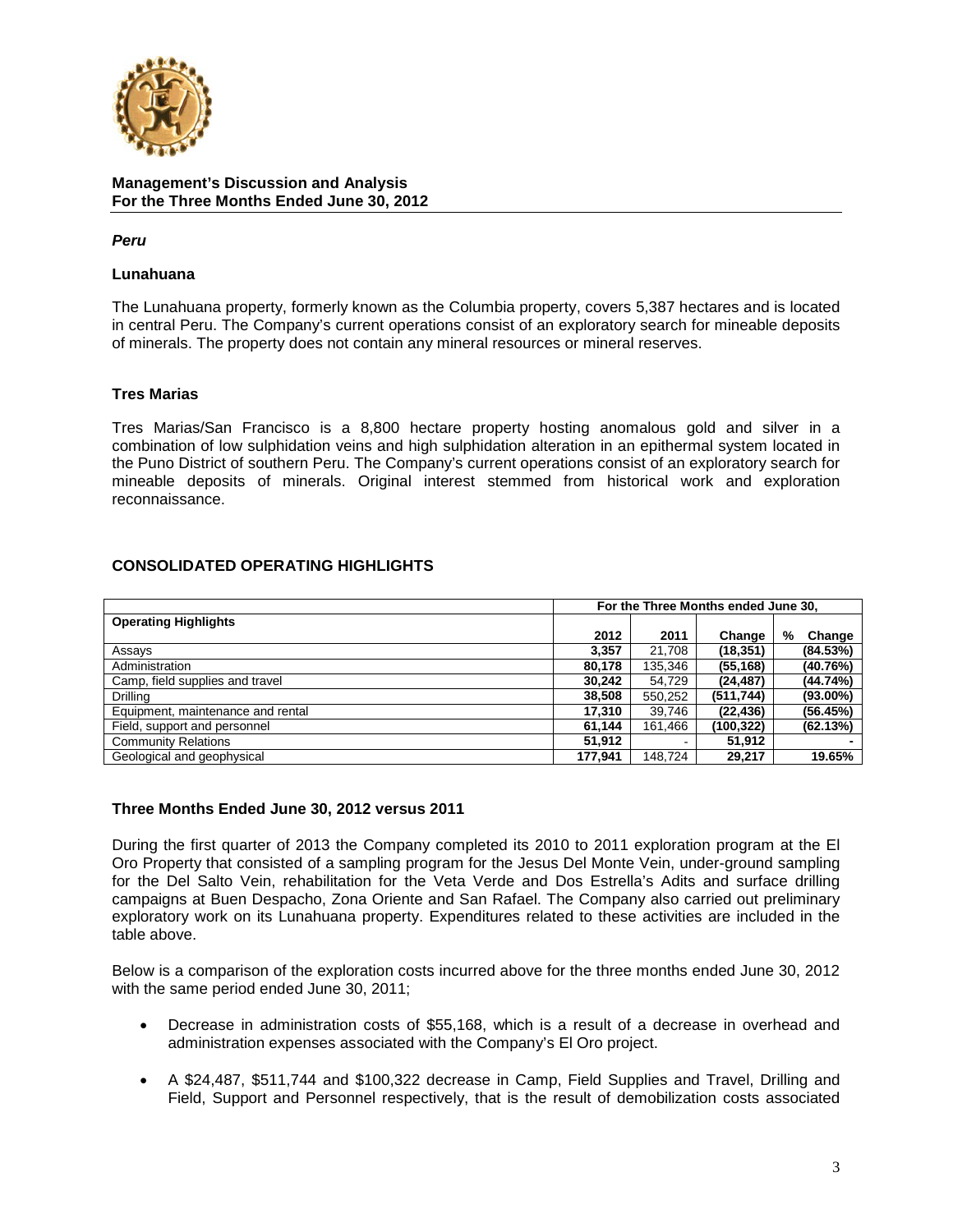

with the completion of the Company's drilling program at Buen Despacho, Zona Oriente and San Rafael.

- The Company incurred additional costs associated with its community relations program in the amount of \$51,912 during the first quarter of 2013. Costs incurred included remedial work carried out at the Veta Verde, Dos Estrella Adit located near a local tourist attraction and for the purchase of computers for local schools.
- Geolgical and geophysical costs increased from the same period in 2011 by \$29,217 as a result of mapping and sampling activities at the Jesus Del Monte and Del Salto Veins.

### **CONSOLIDATED FINANCIAL HIGHLIGHTS**

*Consolidated Financial Performance and Financial Position for the Three Months Ended June 30*

|                                                  | Interim Condensed Consolidated Statement of Financial Position |               |               |            |            |           |             |  |
|--------------------------------------------------|----------------------------------------------------------------|---------------|---------------|------------|------------|-----------|-------------|--|
|                                                  |                                                                | June 30, 2012 | March 31,2012 |            | Change     |           | % Change    |  |
| Cash and Cash Equivalents                        |                                                                | 1,555,138     | \$            | 2,364,289  | (809, 151) |           | (34.22%)    |  |
| Value Added tax credits*                         |                                                                | 737.626       | \$            | 712,871    |            | 24,755    | 3.47%       |  |
| <b>Unproven Mineral Rights</b>                   |                                                                |               |               |            |            |           |             |  |
| Interest                                         | S                                                              | 12,689,447    | \$            | 12,077,844 | \$         | 611,603   | 5.27%       |  |
| Interim Condensed Consolidated Statement of Loss |                                                                |               |               |            |            |           |             |  |
|                                                  |                                                                | Q1 2013       | Q1 2012       |            | Change     |           | % Change    |  |
| Audit and Tax Advisory                           |                                                                | 48,326        | \$            | (1,715)    | S          | 50,041    | (2,917.84%) |  |
| Management fees, office                          |                                                                |               |               |            |            |           |             |  |
| salaries and benefits                            |                                                                | 63,183        | \$            | 94,949     | S          | (31,766)  | (33.46%)    |  |
| Share-based payments                             |                                                                | 3,450         | \$            | 39,214     | \$         | (35, 764) | (91.20%)    |  |
| (Gain) loss on foreign                           |                                                                |               |               |            |            |           |             |  |
| exchange                                         | \$                                                             | 34,068        | \$            | (23, 805)  | \$         | 57,873    | (243.11%)   |  |

\*Included in Value Added tax-credits, is \$665, 283 (2011-\$652,257) owing to Minera CCM, S.A. de C.V. from the Mexican tax authorities. This amount owing is currently presented as Trade and Other Receivables in the Interim Condensed Consolidated Statement of Financial Position.

## **Three Months Ended June 30, 2012**

Total cash and cash equivalents as of June 30, 2012 decreased from March 31, 2012 by \$809,151. The decrease was the result of \$464,709 in exploration expenditures (discussed in previous section) \$225,613 in general and administrative expenses (discussed below) and \$118,829 in capital expenditures.

During the first quarter of 2013, the Company also incurred additional exploration expenditures that resulted in an increase in the value added tax credit balance of \$24,755. As of the period ended June 30, 2012 \$665,283 is owed from Mexican tax authorities and \$72,343 is owed from Peruvian tax authorities. The value- added tax balance owing from the Mexican tax authorities is collectable and thus classified as a current asset. The value-added tax owing from the Peruvian tax authorities is not collectable because the value-added tax was incurred as part of various exploration programs with expenditures less than \$450,000. The current balance can be applied against future taxable income.

Unproven Mineral Rights Interests also increased by \$611,603 from the previous period as a result of expenditures related to the Company's El Oro Property of \$317,962 and the Company's Peruvian properties of \$293,641. The costs incurred for the Company's El Oro project represent exchange adjustments of \$52,944 and non-cash additions of \$265,018, from the issue of 1,000,000 common shares of the Company to Goldcorp at a price of Cdn\$0.26, that fulfilled the requirements of the Second Option in the El Oro Agreement with Goldcorp. Additions for the Peruvian properties of \$293,641 are included in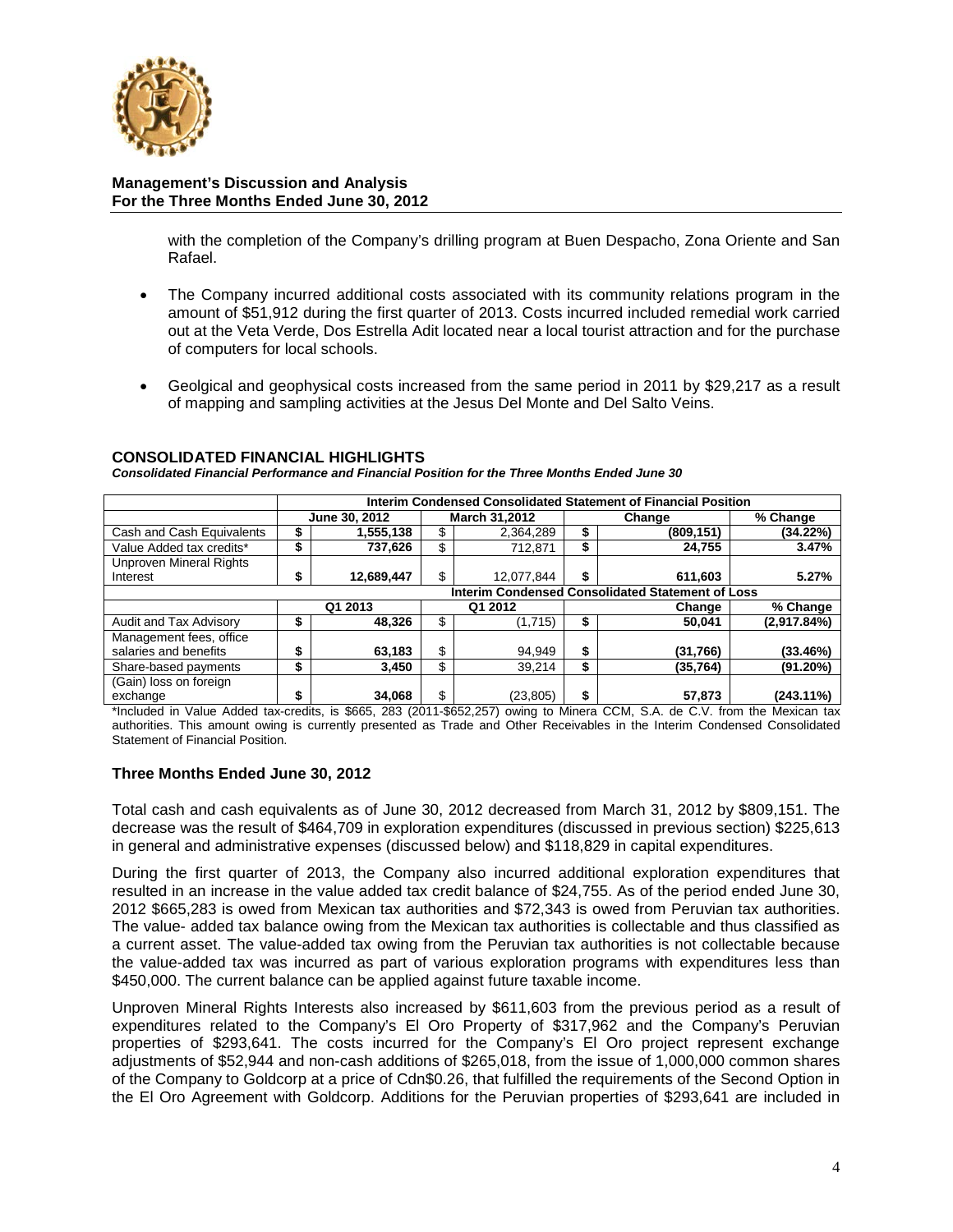

Trade Payables and Accrued Liabilities and represent annual licensing and penalties costs for the Company's Peruvian permits.

The Company's main general and administrative expenditures presented above are as follows;

- Increase in audit and tax advisory fees of \$50,041 is the result of the Company accounting for its 2012 audit fees during the quarter. The decrease in management fees, office salaries and benefits of \$31,766 is the result of a decrease in corporate office expenses incurred in Vancouver and Lima as a result of the completion of the Company's exploration program in El Oro.
- Decrease in share-based payment of \$35,764 is the result of a decrease in the number of options vesting during the period June 30, 2012. Increase in foreign exchange loss (gain) of \$57,873 is the result of a decrease in value of the Mexican Peso compared to the USD since the beginning of the reporting period to the ending reporting period June 30, 2012.

## **OPERATIONAL OUTLOOK**

*The forward-looking information contained in this section is subject to the risk factors and assumptions contained in the section "Forward-Looking Statements" included with this MD&A. These factors are described under the heading "Risk Factors" and are Non-GAAP measures.*

The Company is planning to continue on with a high-level exploration program for the remainder of 2013. This involves the completion of 3D modeling of: all underground workings, drill holes and surface pits; grade for Au g/t, Ag g/t, Hg ppb and any other metals proven to be useful, fluid inclusion study coupled with the characterization of known and unique vein segments via "a vein intercept study" and ore shoot targeting for future drilling. The Company is also planning high-level exploration activities at its Tres Marias project. These activities include the completion of mapping and a passive environmental study.

## **LIQUIDITY AND CAPITAL RESOURCES**

The following table summarizes the Company's cash flow activity for the three months ended June 30, 2012 and 2011:

|                     | For the Three Months ended |            |    |             |                  |             |          |
|---------------------|----------------------------|------------|----|-------------|------------------|-------------|----------|
|                     | <b>June 30,</b>            |            |    |             | 2012 versus 2011 |             |          |
| <b>Cash Flow</b>    |                            | 2012       |    | 2011        |                  | Change      | % Change |
| Used in Operating   |                            |            |    |             |                  |             |          |
| Activities          | \$                         | (701, 417) | \$ | (1,047,991) | \$               | 346,574     | 33.07%   |
| Used in Investing   |                            |            |    |             |                  |             |          |
| Activities          | \$                         | (15, 494)  | \$ | (391,161)   | \$               | 375,667     | (96.04%) |
| Provided from (Used |                            |            |    |             |                  |             |          |
| in) Financing       |                            |            |    |             |                  |             |          |
| Activities          | \$                         | 5,161      | \$ | (607,879)   | \$               | 613,040     | 100.85%  |
| Cash beginning of   |                            |            |    |             |                  |             |          |
| period              | \$                         | 2,364,289  | \$ | 8,643,417   | \$               | (6,279,128) | (72.65%) |
| Cash end of the     |                            |            |    |             |                  |             |          |
| period              | \$                         | 1,555,138  | \$ | 6,539,819   | \$               | (4,984,681) | (76.22%) |
|                     |                            |            |    |             |                  |             |          |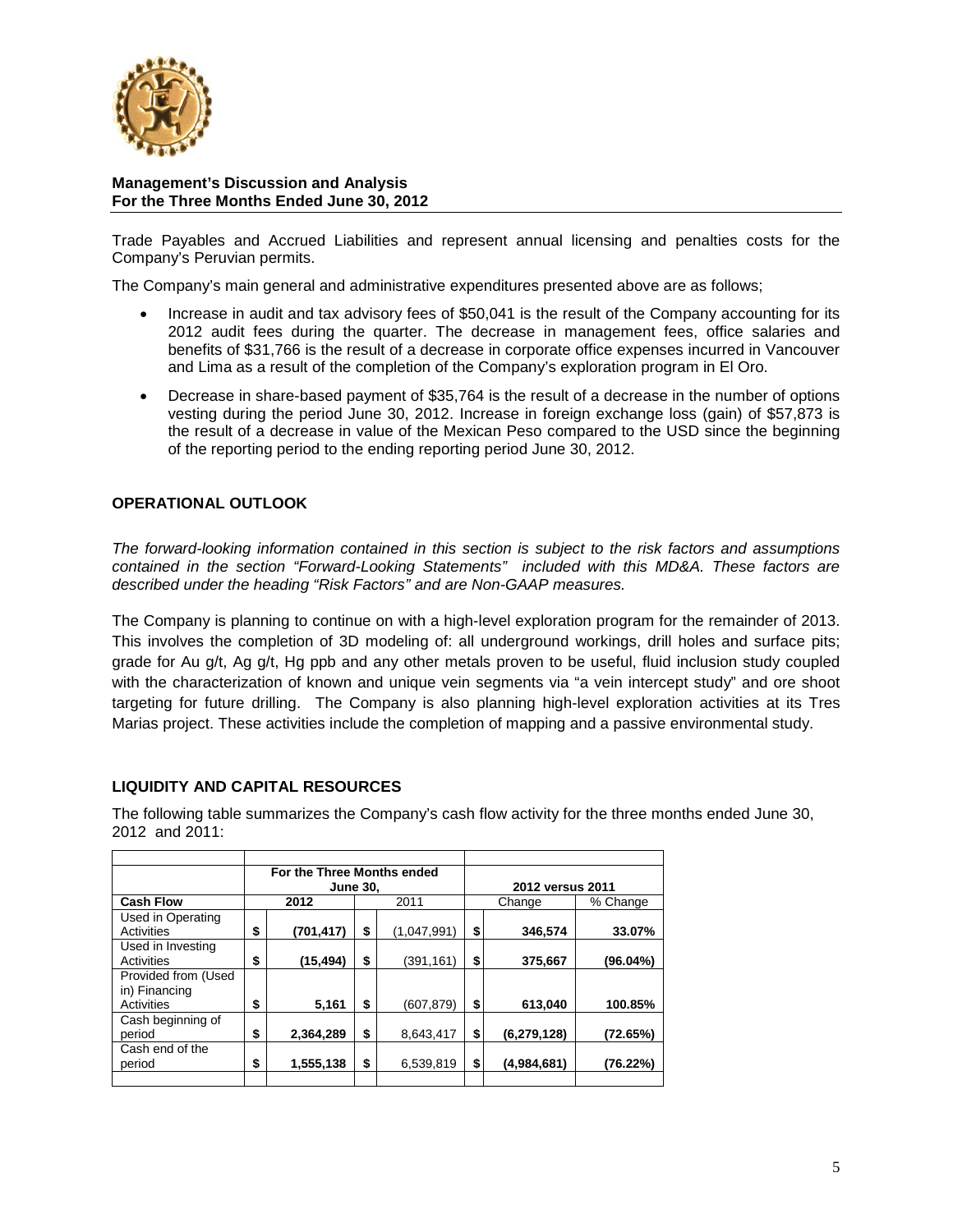

#### **OPERATING ACTIVITIES**

#### **2012 versus 2011**

Cash used in operating activities as of June 30, 2012 increased from the prior period June 30, 2011 by \$346,574. This was the result of a decrease in the loss for the period of \$616,487 and a decrease in the change between periods of trade payables and accrued liabilities related to general and administration expenses of \$291,409.

#### **INVESTING ACTIVITIES**

#### **2012 versus 2011**

Cash spent on investing activities decreased from the previous quarter by \$374,667. The decrease is largely related to timing differences related to the payment of the Company's licenses and penalties associated with its Peruvian properties.

#### **FINANCING ACTIVITIES**

#### **2012 versus 2011**

Cash provided by financing activities as of June 30, 2012 increased by \$613,040 from the same period ended June 30, 2011 as a result of the Company repaying its promissory note to Canaco Resources Inc. during the first quarter of fiscal 2012.

#### **LIQUIDITY OUTLOOK**

As of the period ended June 30, 2012, the Company believes that it has sufficient level of liquidity to meet its commitments with respect to its corporate expenses and to complete its high-level exploration program that is planned for 2013. The Company's liquidity needs for the current period will be met through existing cash resources as of the period ended and through the collection of the value-added tax credit at the Company's Mexican subsidiaries. The Company is looking at other alternatives to ensure that it will be able to meet funding requirements for its future exploration programs in Mexico and Peru.

#### **SHARE CAPITAL**

As of August 10, 2012, the Company had 62,189,760 common shares outstanding.

As of August 10, 2012, the Company had 5,226,350 warrants, exercisable for a weighted average price of \$1.07 per common share. In addition, there were 3,350,500 outstanding stock options with a weighted average exercise price of \$0.62 and a weighted 2.44 years contractual remaining life. The exercise prices for the outstanding stock options range from \$0.42 to \$1.01. As of August 10, 2012, 3,350,500 stock options are exercisable.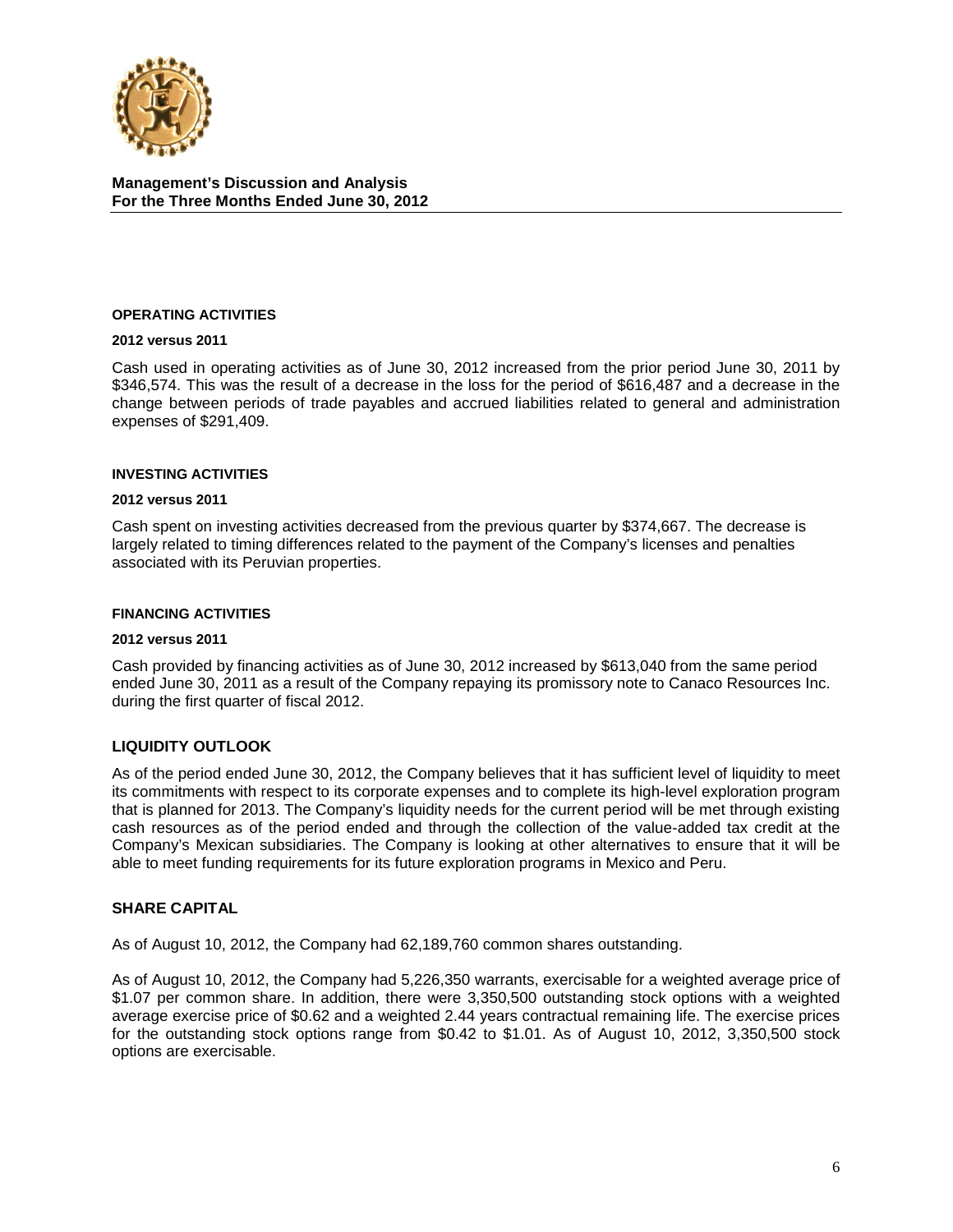

## **RELATED PARTY DISCLOSURES**

Details of the transactions between the Company and other related parties are disclosed below.

#### *Trading transactions*

The Company's related parties consist of companies owned by executive officers and directors as follows:

- Ridley Rocks Inc. Exploration fees
- Michael Thicke Geological Consulting Inc. Exploration fees
- Delphis Financial Strategies Inc. Management fees

The Company incurred the following fees and expenses in the normal course of operations in connection with companies owned by key management and directors. Expenses have been measured at the exchange amount that is determined on a cost recovery basis.

|                             | As at June 30, | As at June 30, |        |  |
|-----------------------------|----------------|----------------|--------|--|
|                             | 2012           |                | 2011   |  |
|                             |                |                |        |  |
| <b>Management Fees</b>      | \$<br>12,000   | \$             | 8,667  |  |
| <b>Salaries</b>             | 13,395         |                | 12,500 |  |
| Exploration expenses - fees | 7,050          |                | 14,928 |  |
|                             | \$<br>32,445   | \$             | 36,095 |  |

Amounts due to related parties are unsecured, non-interest bearing and due on demand. Accounts payable at June 30, 2012 included \$6,433 that is due to a private company controlled by an officer of the Company and \$82,395 due to Candente Copper Corp. a shareholder of the Company. The Company's Chief Executive Office is also the Chief Executive Officer and Director of Candente Copper Corp.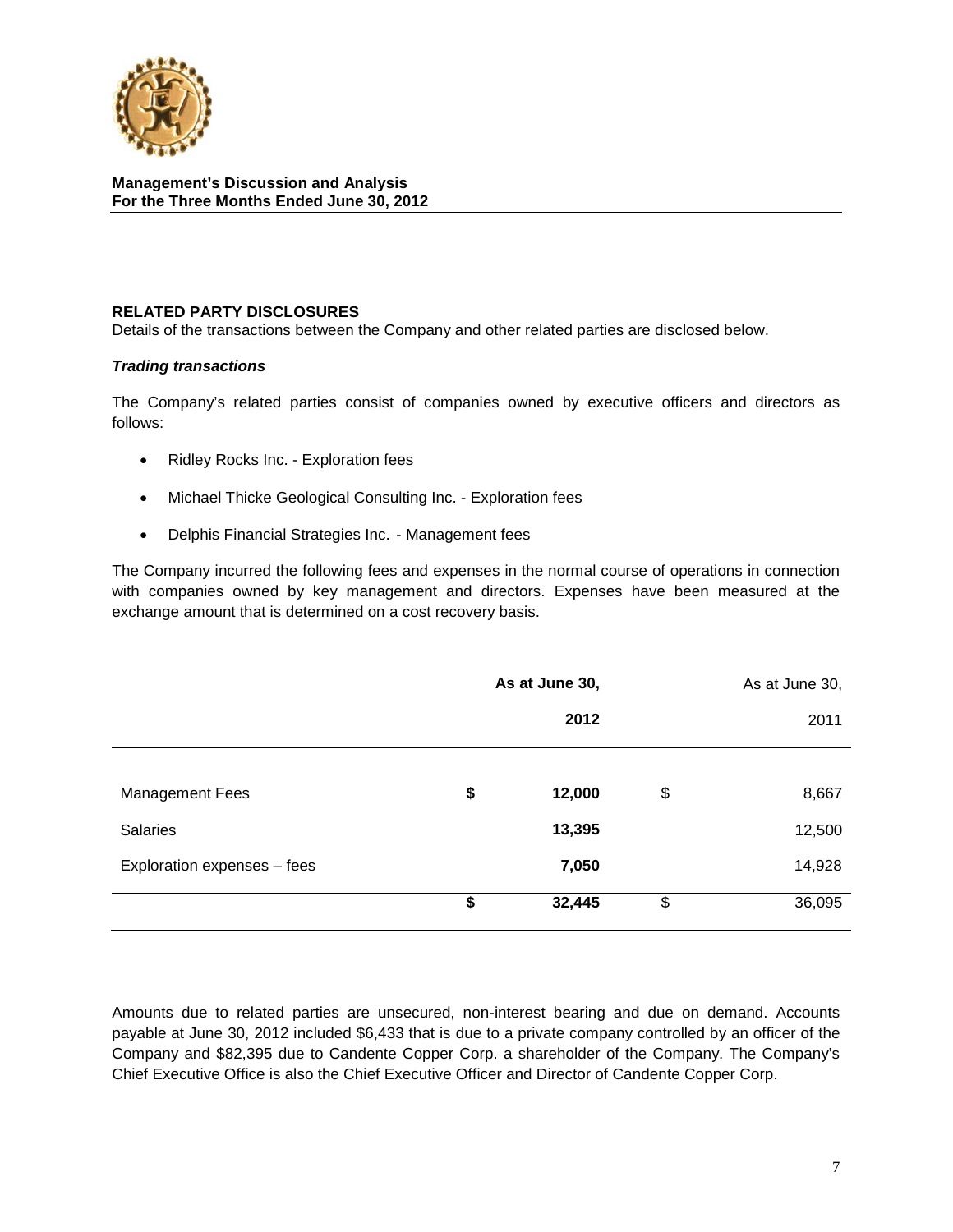

## *Compensation of key management personnel*

The remuneration of directors and other members of key management personnel who have the authority and responsibility for planning, directing and continuing the activities of the Company during the period ended June 30, 2012 was as follows:

|                                       | As at June 30, |             |    | As at June 30, |  |
|---------------------------------------|----------------|-------------|----|----------------|--|
|                                       |                | 2012        |    | 2011           |  |
|                                       |                |             |    |                |  |
| Salaries, fees and directors fees (i) | \$             | $32,445$ \$ |    | 21,167         |  |
| Share-based payment (ii)              |                | ۰           |    | ۰              |  |
| Total (iii)                           | \$             | 32,445      | \$ | 21,167         |  |

- Salaries, fees and director's fees include consulting and management fees disclosed in note 7(a).
- Share-based payments are the fair-value of options granted to key management personnel.
- Key management personnel were not paid post-employment benefits, termination benefits, or other long-term benefits during the period ended June 30,

#### **CRITICAL ACCOUNTING ESTIMATES AND JUDGEMENTS**

The Company's significant accounting policies are summarized in Note 3 of its Consolidated Financial Statements for the year ended March 31, 2012. The preparation of consolidated financial statements in accordance with IFRS requires management to select accounting policies and make estimates and judgments that may have a significant impact on the consolidated financial statements. The Company regularly reviews its estimates; however, actual amounts could differ from the estimates used and, accordingly, materially affect the results of operations.

Examples of significant estimates include:

- Determination of fair value assumptions upon acquisition of assets;
- Carrying values of unproven mineral right interests;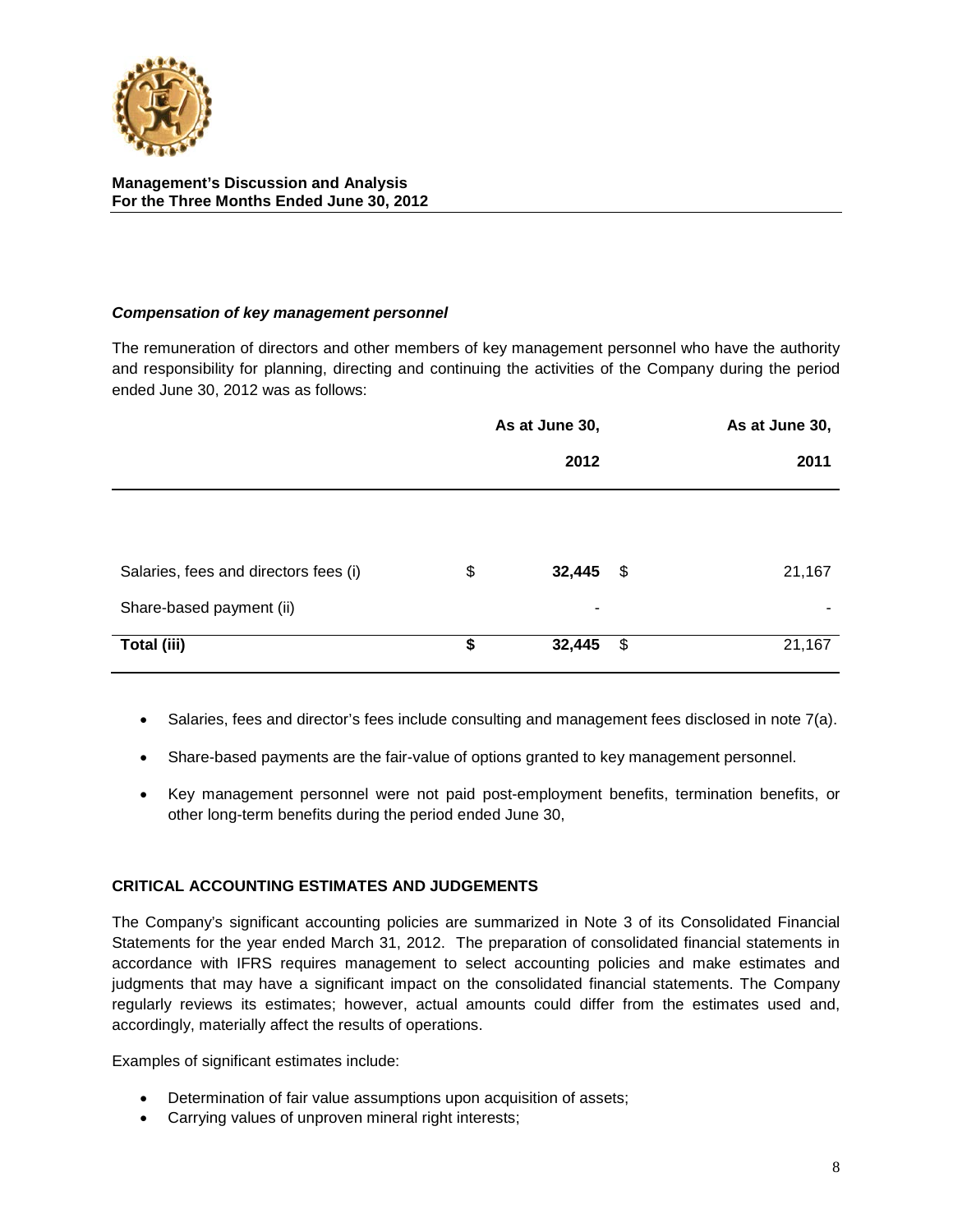

- Carrying values of equipment and depreciation rates for equipment;
- Recoverability of trade and other receivables;
- Valuation of deferred income taxes;
- Assumptions incorporated to assess impairment of unproven mineral right interests and equipment;
- Valuation of share-based payment;
- Determination of environmental obligations.

Examples of significant judgements, apart from those involving estimates, include:

- The accounting policies for unproven mineral right interests and equipment;
- Recoverability of capitalized amounts;
- Recognition of deferred tax assets and liabilities;
- Determination of functional currency;
- Determination of the economic viability of a project.

#### **CONTROL MATTERS**

Disclosure controls and procedures are designed to provide reasonable assurance that material information is gathered and reported to senior management as is appropriate to permit timely decisions regarding public disclosure.

The Company adopted a corporate disclosure policy on March 25, 2009. The disclosure policy includes the setting up of a Disclosure Policy Committee that consists of the Company's CEO, President, Vice President Corporate Development and Corporate Secretary.

The disclosure policy and committee have been in place since the adoption date. Management is reasonably confident that material information relating to the Company, including its consolidated subsidiaries, is being made known to senior management in a timely manner, and that the Company's disclosure controls and procedures are effective not only with respect to the Company's annual filing requirements but on an ongoing basis.

## **INTERNAL CONTROLS OVER FINANCIAL REPORTING ("ICFR")**

Internal control over financial reporting is a process designed to provide reasonable assurance regarding the reliability of financial reporting and the preparation of financial statements for external purposes in accordance with IFRS.

The Company's internal control over financial reporting includes policies and procedures that pertain to the maintenance of records that accurately and fairly reflect the additions to and dispositions of the assets of the Company; provide reasonable assurance that transactions are recorded as necessary to permit preparation of financial statements in accordance with IFRS and the Company's receipts and expenditures are made only in accordance with authorization of management and the Company's directors; and provide reasonable assurance regarding prevention or timely detection of unauthorized acquisition, use or disposition of the Company's assets that could have a material effect on the annual or interim financial statements.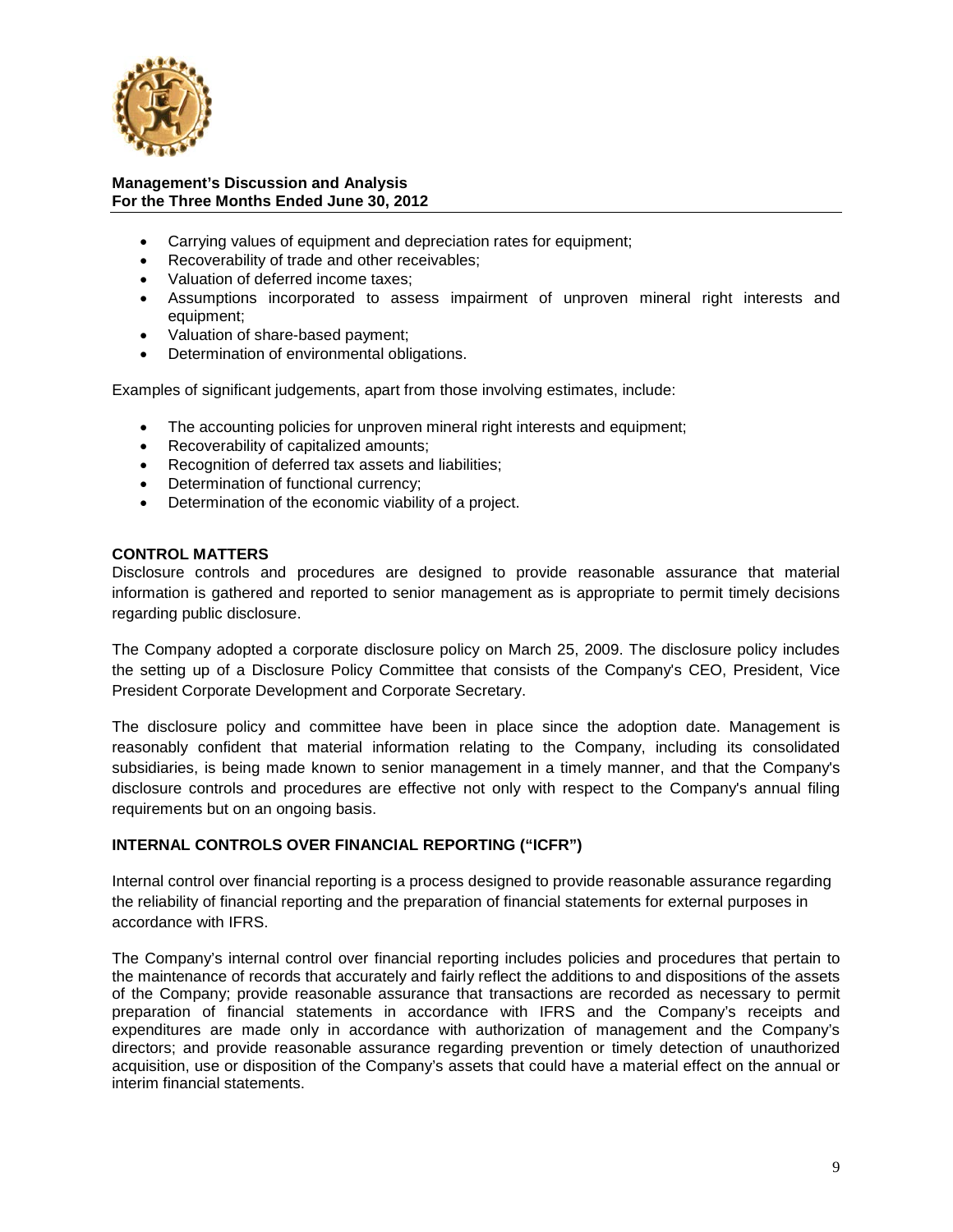

Any system of internal controls over financial reporting, no matter how well designed, has inherent limitations. Therefore, even those systems determined to be effective can provide only reasonable assurance with respect to financial statement preparation and presentation.

An evaluation of the design effectiveness of the Company's internal controls over financial reporting was conducted as of June 30, 2012 by the Company's management, including the President and CEO and CFO. Based on this evaluation, management has concluded that the design of the Company's internal controls over financial reporting was effective.

There were no changes in the Company's internal control over financial reporting during the period from April 1, 2012 to June 30, 2012 that have materially affected, or are reasonably likely to affect, the Company's internal control over financial reporting.

## **RISK FACTORS**

The Company is subject to a number of significant risks due to the nature and the present stage of its business and the effect of worldwide economic conditions. Exploration of mineral properties involves a high degree of financial risk. While discovery of an ore body may result in substantial rewards, few exploration properties are ultimately developed into producing mines. Major expenditures may be required to establish reserves by drilling, constructing mining and process facilities, developing metallurgical processes and extracting base and precious-metals from ore. It is impossible to ensure that the current exploration programs of the Company will result in profitable commercial mining operations.

Risk factors that should be taken into account in assessing the Company's activities and any investment in the Company include, but are not limited to, those listed below. Any one or more of these risk factors could have a material impact on the financial condition of the Company. This information, by its nature, is not all-inclusive and risk factors that have not been listed could have a material impact on the future financial condition of the Company.

## *Economic conditions may prevent the Company from obtaining the capital required to continue operations*

The Company's ability to continue operations is contingent on its ability to obtain additional financing. Equity market conditions, funding environments and the price of the Company's common shares may make it dilutive and difficult to raise funds by the sale of the Company's shares. An investment in the shares of a junior resource company is considered to be a high-risk investment. While the Company currently has the necessary cash resources to fund operations and exploration work at its properties for a period of at least one year, there is no assurance that financing will be available to the Company in future periods.

## *History of Losses*

The Company incurred a net loss of \$690,778 in fiscal 2013 and is expected to continue to generate losses while it continues to be a development-stage company. The Company anticipates significant expenditures for its mineral exploration programs. Since most exploration projects do not result in the discovery of commercially productive mineral reserves and are ultimately expensed in full, the Company expects to report net losses at least into the foreseeable future.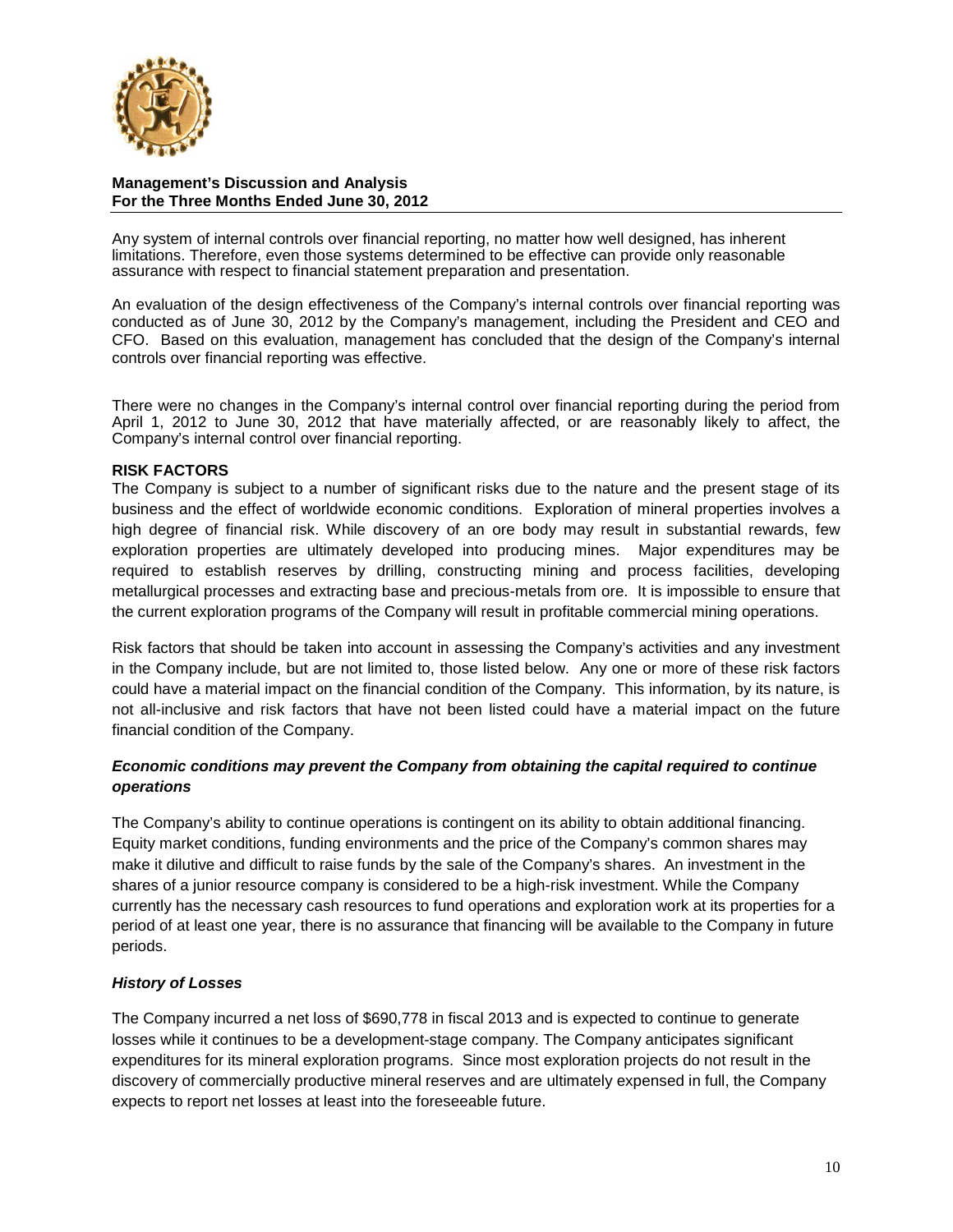

The long-term profitability of the Company's operations will be in part directly related to the success of its exploration programs, which are affected by numerous factors including the cost of such programs, the amount of mineral reserves discovered and fluctuations in the price of any minerals produced.

## *Dilution*

The Company does not generate any revenues from production and does not have sufficient financial resources to undertake by itself all of its planned exploration programs. The Company has limited financial resources and has financed its operations primarily through the sale of securities such as common shares. The Company will need to continue its reliance on the sale of such securities for future financing, resulting in dilution to the Company's existing shareholders. The amount of additional funds required will depend largely on the success of the Company's exploration programs.

Further exploration programs will depend on the Company's ability to obtain additional financing which may not be available under favorable terms, if at all. If adequate financing is not available, the Company may not be able to commence or continue with its exploration programs or to meet minimum expenditure requirements to prevent the full or partial loss of its mineral properties. Also, failure to meet the Company's share of costs incurred under joint venture arrangements to which it is a party may result in a reduction of its interests in mineral properties. Furthermore, if other parties to such agreements do not meet their share of such costs, the Company may be unable to finance the cost required to complete the recommended programs.

## *No Known Mineral Reserves*

All of the Company's mineral properties are in the exploration stage and are without known mineral reserves. Although the Company may discover mineral reserves through its exploration programs, commercial production may not be warranted due to insufficient quantities. Development of any of the Company's properties will only follow upon obtaining satisfactory exploration results. However, few mineral properties that are explored are ultimately developed into producing mines.

In the event a commercially productive mineral reserve is discovered, substantial expenditures are required to develop mineral reserves for production through drilling, development of metallurgical processes for extraction and to develop the mining and processing facilities and infrastructure at the production site. The marketability of any minerals discovered may be affected by numerous factors which are beyond the Company's control and which cannot be predicted, such as market fluctuations, the proximity and capacity of milling facilities, mineral markets and processing equipment, and such other factors as government regulations, including regulations relating to royalties, allowable production, importing and exporting of minerals, and environmental protection. Depending on the price of minerals produced, the Company may determine that it is impractical to commence or continue commercial production.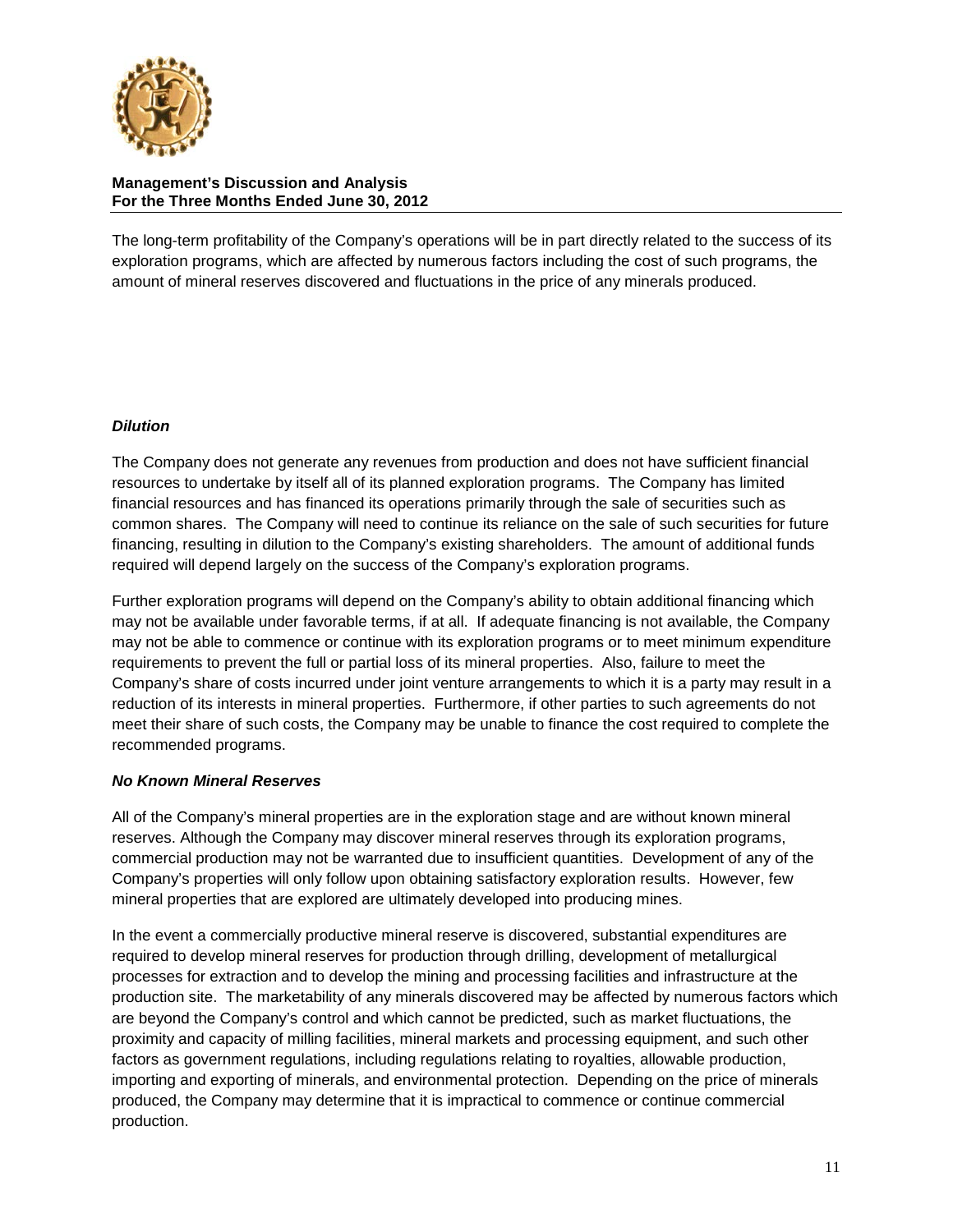

## *Title to Mineral Properties*

The Company believes it has diligently investigated title to all of its mineral properties and, to the best of its knowledge, title to all properties are in good standing. However, the properties may be subject to prior unregistered agreements or transfers, which may affect the validity of the Company's ownership of such properties.

Although the Company has exercised the usual due diligence with respect to title to properties in which it has a material interest, title to such properties may be challenged or impugned in the future. The boundaries of the Company's mineral properties have not been surveyed and, therefore, the precise location and area of these mining properties may be in doubt. The Company makes a search of mining records in accordance with mining industry practices to confirm that it has acquired satisfactory title to its properties but does not obtain title insurance with respect to such properties. The possibility exists that title to one or more of its properties, particularly title to undeveloped properties, might be defective because of errors or omissions in the chain of title, including defects in conveyances and defects in locating or maintaining such claims. Should any defect in title be discovered by or disclosed to the Company, all reasonable steps would be taken to perfect title to the particular claims in question. The Company is not aware of any material defect in the title to its mineral properties.

A claim on any of the Company's mineral properties, especially if commercially productive mineral reserves have been located, could adversely affect the Company's long-term profitability as it may preclude entirely the economic development of a mineral property. Also, such a claim would affect the Company's current operations due to the high costs of defending against such claims and its impact on senior management's time.

# *Key Personnel*

The Company is dependent on a relatively small number of key personnel, the loss of any of whom could have an adverse effect on the operations of the Company. The Company's success is dependent to a great degree on its ability to attract and retain qualified management personnel. The loss of such key personnel, through incapacity or otherwise, would require the Company to seek and retain other qualified personnel and could compromise the pace and success of its exploration activities. The Company does not maintain key person insurance in the event of a loss of any such key personnel. Also, certain management personnel of the Company are officers and/or directors of other publicly-traded companies and will only devote part of their time to the Company.

Additionally, the Company has relied on and is expected to continue relying upon consultants and others for exploration expertise. In the event a commercial ore deposit is discovered on any of the Company's properties, the Company will likely require the expertise of such consultants and others for the development and operation of a producing mine.

## *Competition*

The resource industry is intensively competitive in all of its phases, and the Company competes with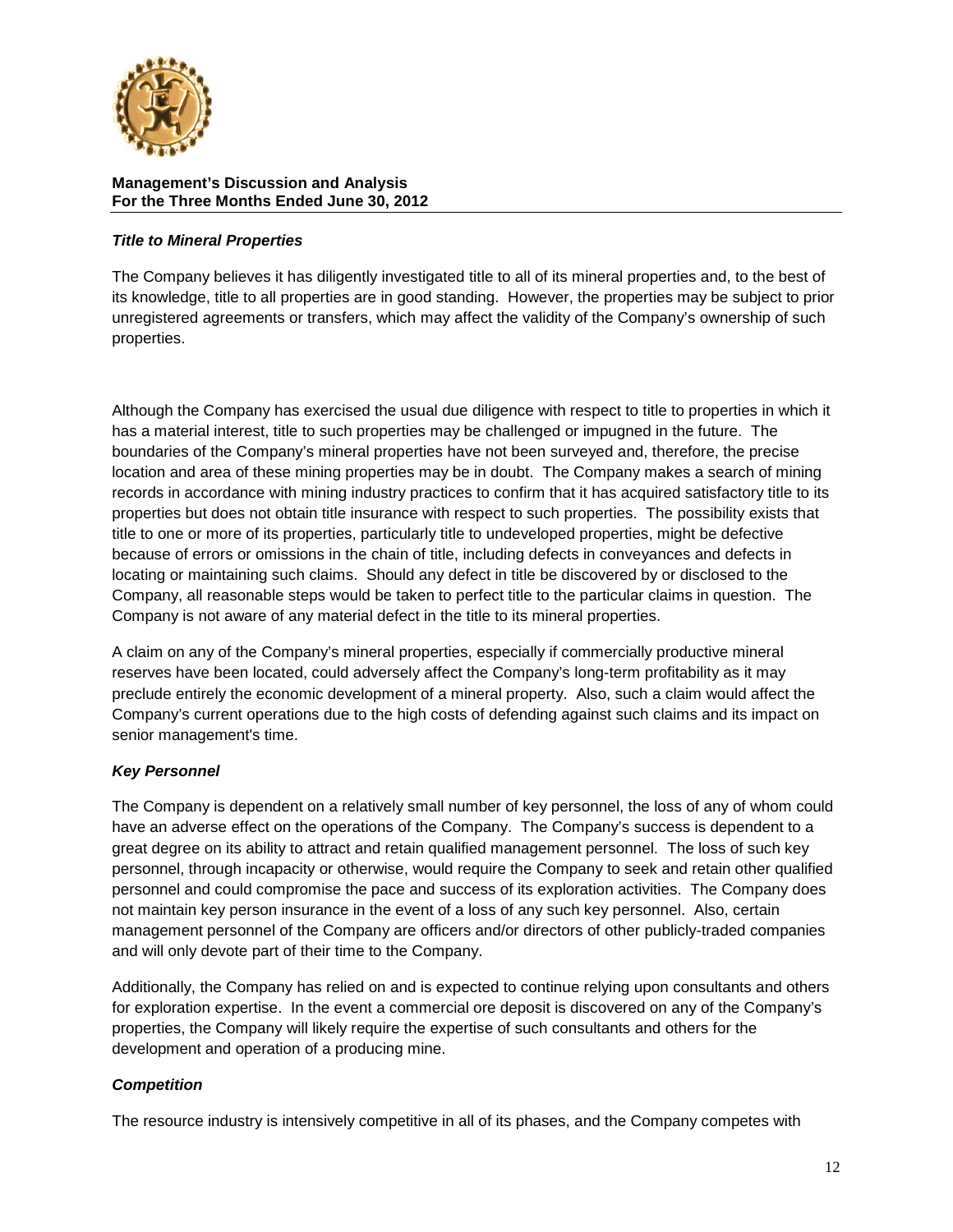

many companies possessing much greater financial and technical research resources. Competition is particularly intense with respect to the acquisition of desirable undeveloped base-metal and preciousmetal properties. The principal competitive factors in the acquisition of such undeveloped properties include the staff and data necessary to identify, investigate and purchase such properties, and the financial resources necessary to acquire and develop such properties. Competition could adversely affect the Company's ability to acquire suitable prospects for exploration in the future.

# *Industry Operating Hazards and Risks*

Mineral exploration involves many risks, including location of commercially productive mineral reserves, which may not occur even with a combination of experience, knowledge and careful evaluation. The operations in which the Company has a direct or indirect interest will be subject to all the hazards and risks normally incidental to resource companies, any of which could result in work stoppages and damage to persons or property or the environment and possible legal liability for any and all damage. Fires, power outages, labour disruptions, flooding, explosions, cave-ins, landslides and the inability to obtain suitable or adequate machinery, equipment or labour are some of the industry operating risks involved in the operation of mines and the conduct of exploration programs. Other risks include injury or loss of life, severe damage to or destruction of property, clean-up responsibilities, regulatory investigation and penalties and suspension of operations. The occurrence of any of these operating risks and hazards may have an adverse effect on the Company's financial condition and operations.

Although the Company will, when appropriate, secure liability insurance in an amount which it considers adequate, the nature of these risks is such that liabilities might exceed policy limits, the liability and hazards might not be insurable, or the Company might elect not to insure itself against such liabilities due to high premium costs or other reasons, in which event the Company could incur significant costs that may have a material adverse effect upon its financial condition and operations.

## *Government Regulations and Political Climate*

Mineral exploration on the Company's properties are affected to varying degrees by: (i) government regulations relating to such matters as environmental protection, health, safety and labour; (ii) mining law reform; (iii) tax laws (iv) restrictions on production, price controls, and tax increases; (v) maintenance of claims; (vi) tenure; and (vii) expropriation of property through nationalization, requisition or confiscation. Any mineral exploration activities conducted by the Company, including commencement of production, require permits from governmental authorities and such operations are and will be governed by laws and regulations governing prospecting, mining, production, exports, taxes, labour standards, occupation health, waste disposal, toxic substances, land use, environmental protection, mine safety and other matters.

Companies engaged in the operation of mines and related facilities generally experience increased costs, and delays in production and other schedules as a result of the need to comply with applicable laws, regulations and permits. All permits required for the conduct of mining operations, including the construction of mining facilities, may not be obtainable by the Company on reasonable terms which would have an adverse effect on any mining project the Company might undertake. Additionally, failure to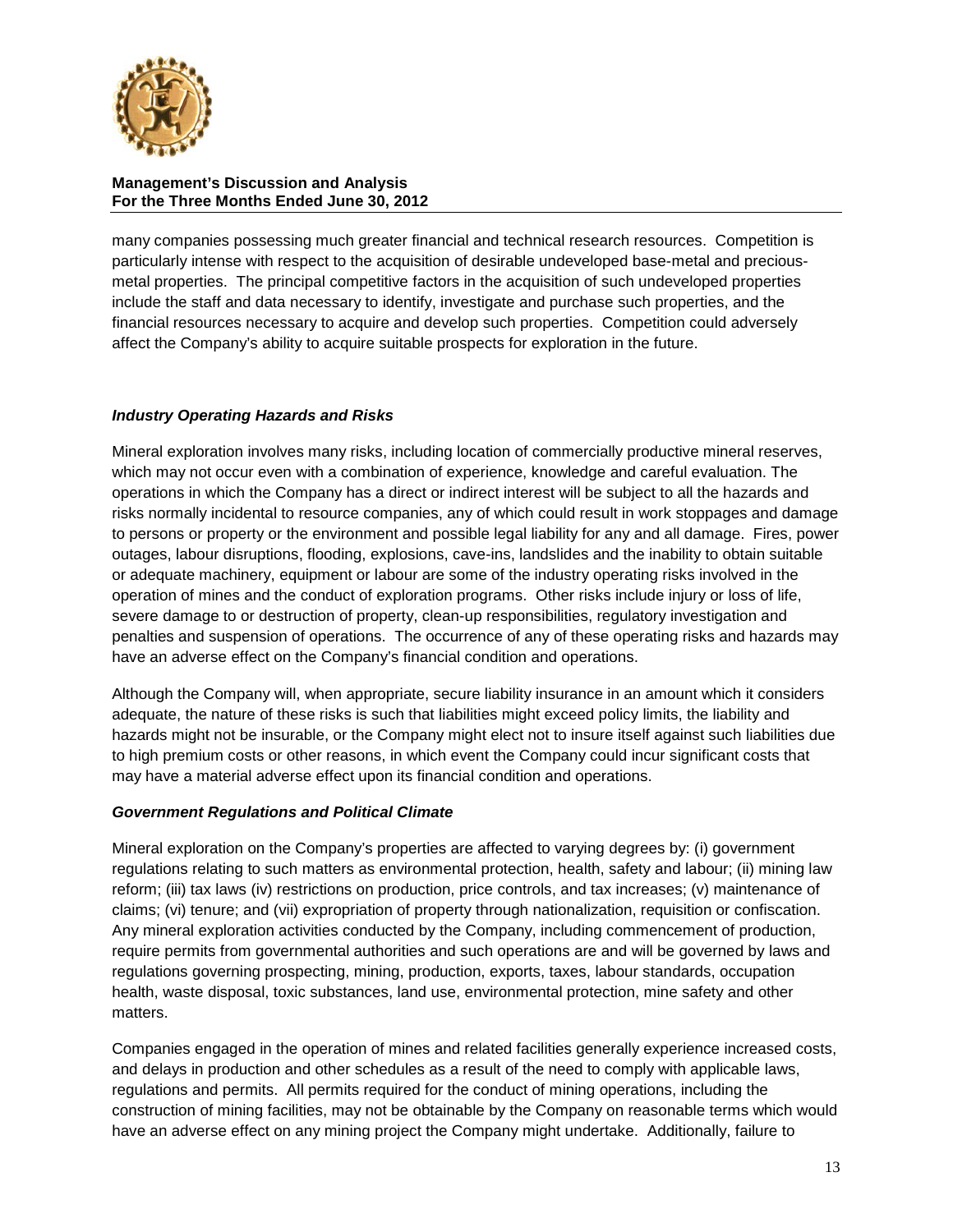

comply with applicable laws, regulations and permitting requirements may result in enforcement actions thereunder, including orders issued by regulatory or judicial authorities causing operations to cease or be curtailed, and may include corrective measures requiring capital expenditures, installation of additional equipment, or remedial actions. Parties engaged in mining operations may be required to compensate those suffering loss or damage by reason of the mining activities and may have civil or criminal fines or penalties imposed for violations of applicable laws or regulations.

To the best of the Company's knowledge, the Company is and will be operating in compliance with all applicable regulations. However, amendments to current governmental laws and regulations affecting mining companies, or the more stringent application thereof, or shifts in political conditions or attitudes could adversely affect the Company's operations including the potential to curtail or cease exploration programs or to preclude entirely the economic viability of a mineral property. The extent of any future changes to governmental laws and regulations cannot be predicted or quantified, but it should be assumed that such laws and regulations will become more stringent in the future. Generally, new laws and regulations will result in increased compliance costs, including costs for obtaining permits, delays or fines resulting from loss of permits or failure to comply with the new requirements.

## *Environmental Liability*

Although the Company is not aware of any claims for damages related to any impact that its operations have had on the environment, it may become subject to such claims in the future. An environmental claim could adversely affect the Company's business due to the high costs of defending against such claims and its impact on senior management's time.

The Company conducts exploration activities in Mexico and Peru. Such activities are subject to various laws, rules and regulations governing the protection of the environment. All phases of the Company's operations are subject to environmental regulation in the jurisdictions in which it operates. Environmental legislation is evolving in a manner which requires stricter standards and enforcement, increased fines and penalties for non-compliance, more stringent environmental assessments of proposed properties and a heightened degree of responsibility for companies and their officers, directors and employees.

Although the Company is committed to ensure compliance with all environmental regulations currently applicable, environmental hazards may exist on the Company's mineral properties, which hazards are not known to the Company at present, that have been caused by previous or existing owners or operators.

Also, environmental regulations may change in the future which could adversely affect the Company's operations including the potential to curtail or cease exploration programs or to preclude entirely the economic development of a mineral property. The extent of any future changes to environmental regulations cannot be predicted or quantified, but it should be assumed that such regulations will become more stringent in the future. Generally, new regulations will result in increased compliance costs, including costs for obtaining permits, delays or fines resulting from loss of permits or failure to comply with the new regulations.

## *Fluctuations in Metal Prices*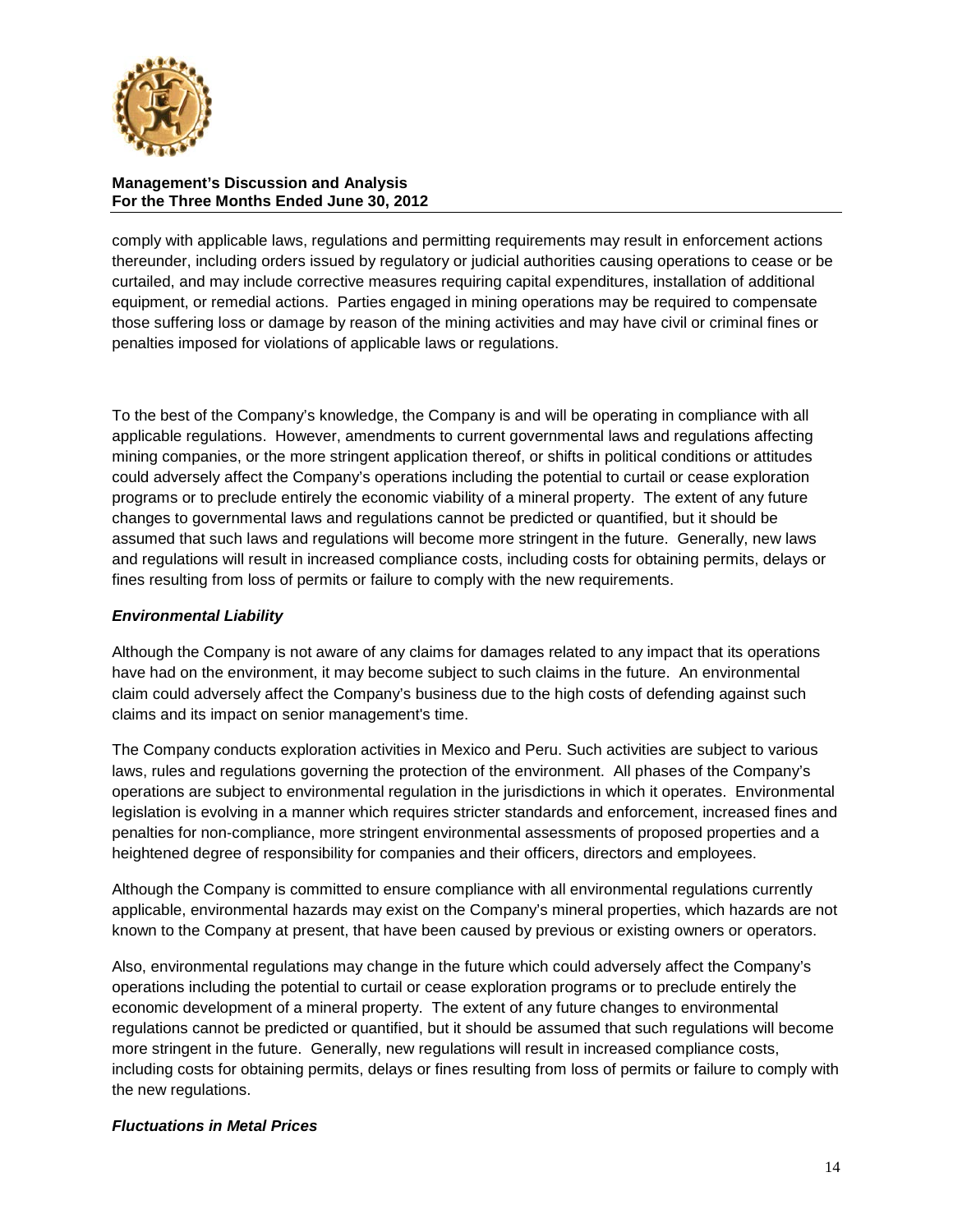

Although the Company does not hold any known mineral reserves, its future revenues, if any, are expected to be in large part derived from the future mining and sale of precious metals or interests related thereto. The prices of these commodities have fluctuated widely, particularly in recent years, and are affected by numerous factors beyond the Company's control including international economic and political conditions, expectations of inflation, international currency exchange rates, interest rates, global or regional consumptive patterns, speculative activities, levels of supply and demand, increased production due to new mine developments and improved mining and production methods, availability and costs of metal substitutes, metal stock levels maintained by producers and others and inventory carrying costs. The effect of these factors on the price of base and precious metals, and therefore the economic viability of the Company's operations, cannot be accurately predicted.

Depending on the price obtained for any minerals produced, the Company may determine that it is impractical to commence or continue commercial production.

Additional information, including the Company's most recent Annual Information Form, is available on SEDAR at [http://www.sedar.com](http://www.sedar.com/)